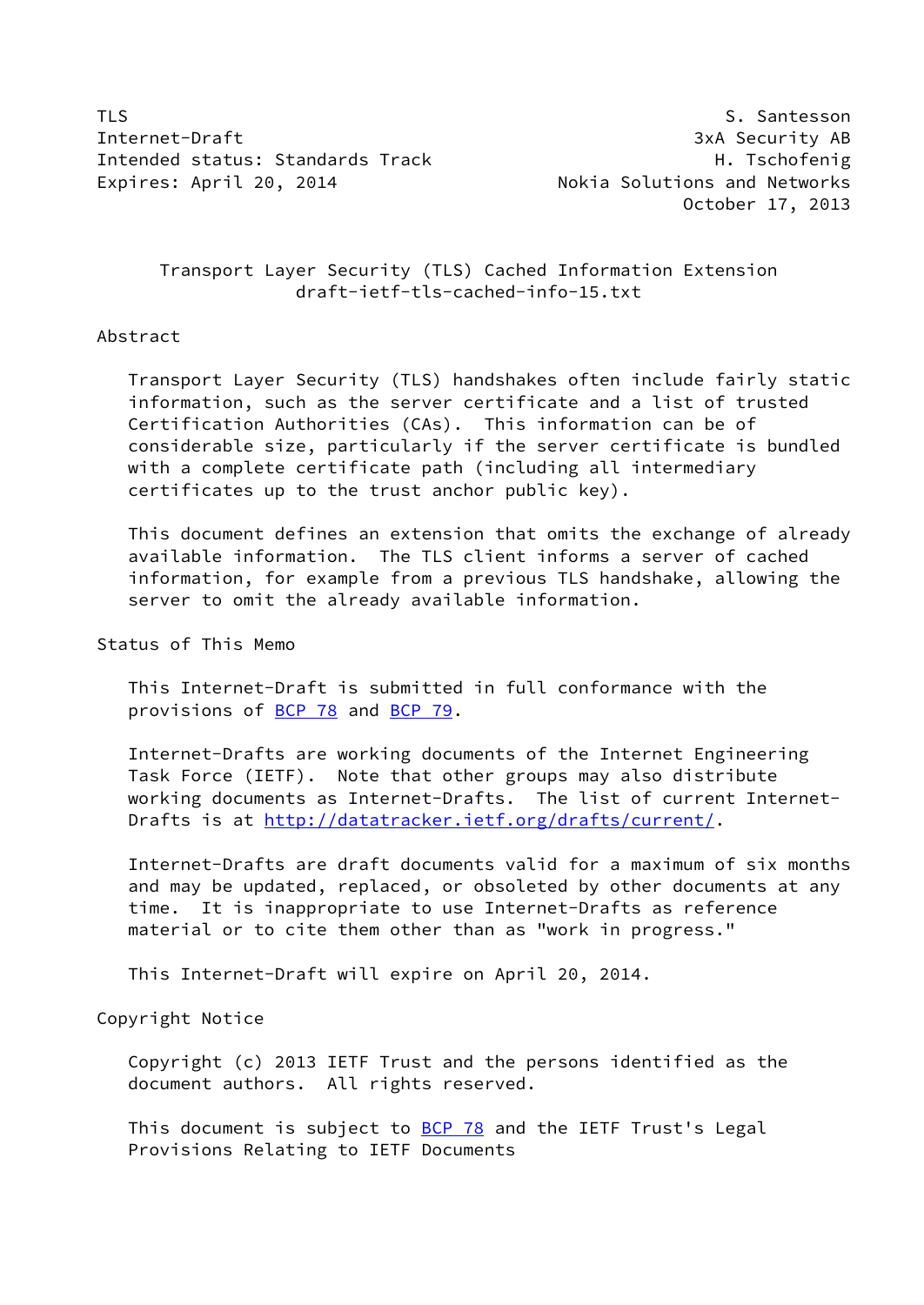<span id="page-1-1"></span>Internet-Draft TLS Cached Information Extension October 2013

 [\(http://trustee.ietf.org/license-info](http://trustee.ietf.org/license-info)) in effect on the date of publication of this document. Please review these documents carefully, as they describe your rights and restrictions with respect to this document. Code Components extracted from this document must include Simplified BSD License text as described in Section 4.e of the Trust Legal Provisions and are provided without warranty as described in the Simplified BSD License.

Table of Contents

|                                                                 | $\overline{2}$ |
|-----------------------------------------------------------------|----------------|
| 2.                                                              | $\overline{3}$ |
| Cached Information Extension<br>3.                              | $\overline{3}$ |
| 4.                                                              | $\overline{4}$ |
| $4.1$ . Omitting the Certificate Chain                          | $\overline{5}$ |
| $4.2$ . Omitting the Trusted CAs                                | 6              |
| 5.                                                              | 6              |
| 6.                                                              | $\mathbf{Z}$   |
|                                                                 | 8              |
| 7.1. New Entry to the TLS ExtensionType Registry                | 8              |
| 7.2. New Registry for CachedInformationType $\dots \dots \dots$ | 8              |
|                                                                 | 9              |
| 9.                                                              | 9              |
| Normative References<br>9.1.                                    | 9              |
| 9.2. Informative References                                     | <u> ୨</u>      |
| Authors' Addresses                                              | 10             |

# <span id="page-1-0"></span>[1](#page-1-0). Introduction

 Transport Layer Security (TLS) handshakes often include fairly static information, such as the server certificate and a list of trusted Certification Authorities (CAs). This information can be of considerable size, particularly if the server certificate is bundled with a complete certificate path (including all intermediary certificates up to the trust anchor public key).

 Optimizing the exchange of information to a minimum helps to improve performance in environments where devices are connected to a network with characteristics like low bandwidth, high latency and high loss rate. These types of networks exist, for example, when smart objects are connected using a low power IEEE 802.15.4 radio. For more information about the challenges with smart object deployments please see [\[RFC6574](https://datatracker.ietf.org/doc/pdf/rfc6574)].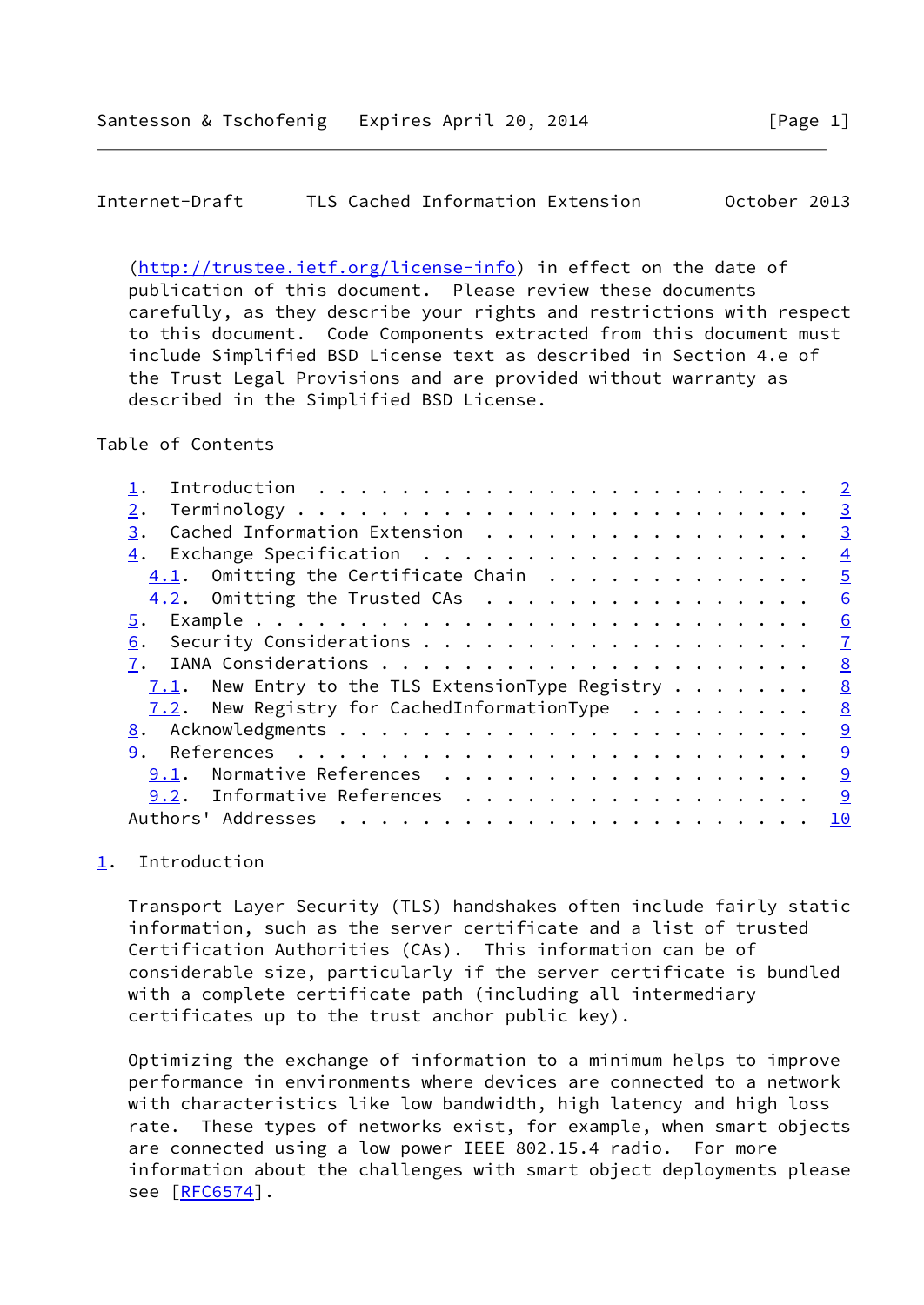This specification defines a TLS extension that allows a client and a server to exclude transmission of cached information from the TLS handshake.

Santesson & Tschofenig Expires April 20, 2014 [Page 2]

<span id="page-2-1"></span>Internet-Draft TLS Cached Information Extension October 2013

 A typical example exchange may therefore look as follows. First, the client and the server executes the usual TLS handshake. The client may, for example, decide to cache the certificate provided by the server. When the TLS client connects to the TLS server some time in the future, without using session resumption, it then attaches the cached\_information extension defined in this document to the client hello message to indicate that it had cached the certificate, and it provides the fingerprint of it. If the server's certificate had not changed then the TLS server does not need to send the full certificate to the client again. In case the information had changed, the certificate payload is transmitted to the client to allow the client to update it's state information.

<span id="page-2-0"></span>[2](#page-2-0). Terminology

 The key words "MUST", "MUST NOT", "REQUIRED", "MUST", "MUST NOT", "SHOULD", "SHOULD NOT", "RECOMMENDED", "MAY", and "OPTIONAL" in this document are to be interpreted as described in [\[RFC2119](https://datatracker.ietf.org/doc/pdf/rfc2119)].

<span id="page-2-2"></span>[3](#page-2-2). Cached Information Extension

 This document defines a new extension type (cached\_information(TBD)), which is used in client hello and server hello messages. The extension type is specified as follows.

 enum { cached\_information(TBD), (65535) } ExtensionType;

 The extension\_data field of this extension, when included in the client hello, MUST contain the CachedInformation structure.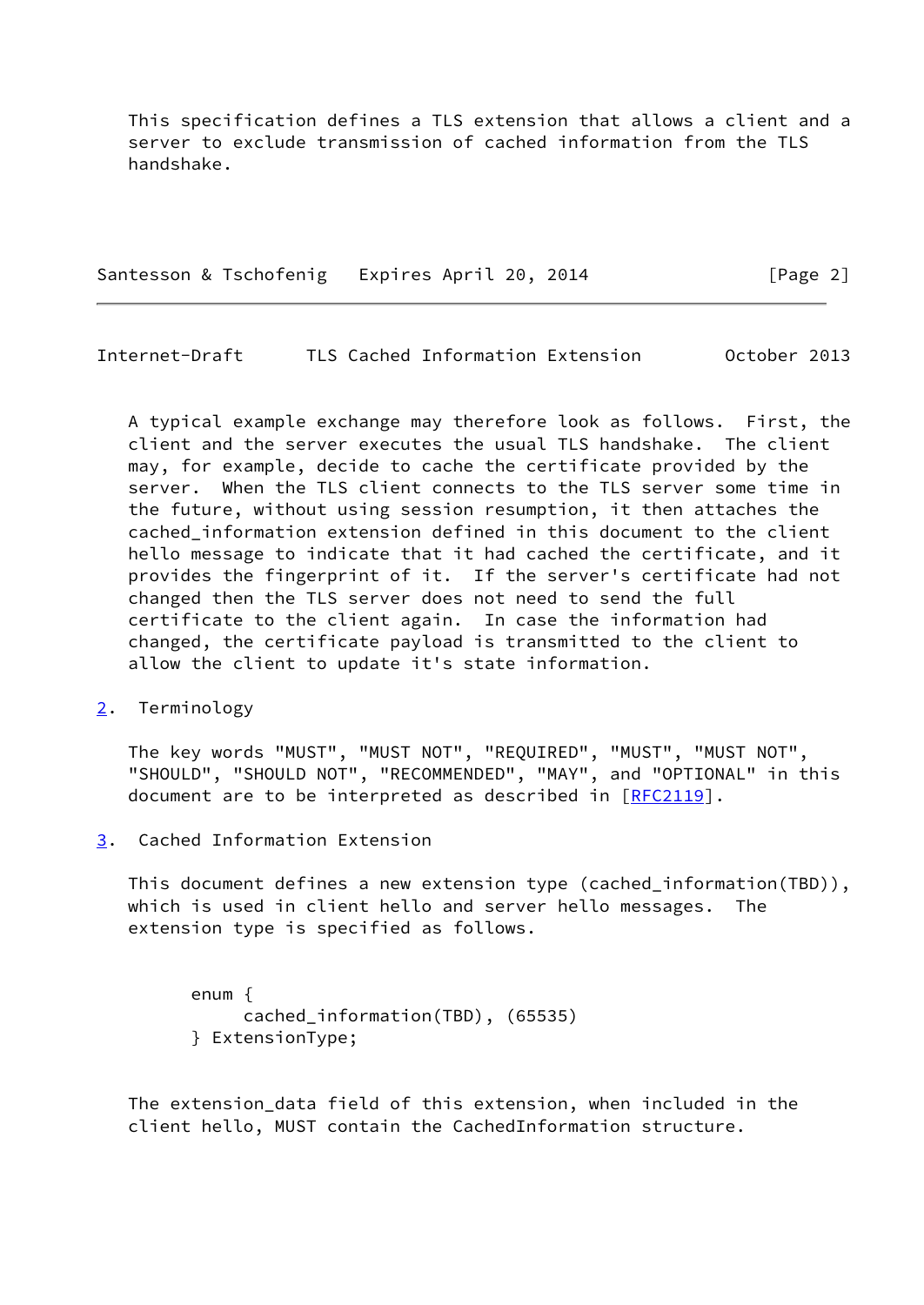| Santesson & Tschofenig |  | Expires April 20, 2014 |  |
|------------------------|--|------------------------|--|
|------------------------|--|------------------------|--|

 $[Page 3]$ 

<span id="page-3-0"></span>

| Internet-Draft |  | TLS Cached Information Extension |  | October 2013 |  |
|----------------|--|----------------------------------|--|--------------|--|
|----------------|--|----------------------------------|--|--------------|--|

 enum { certificate\_chain(1), trusted\_cas(2) (255) } CachedInformationType;

```
 struct {
     CachedInformationType type;
     HashAlgorithm hash;
     opaque hash_value<1..255>;
} CachedObject;
struct {
     CachedObject cached_info<1..2^16-1>;
```
} CachedInformation;

 When the CachedInformationType identifies a certificate\_chain, then the hash\_value field MUST include the hash calculated over the certificate\_list element of the Certificate payload provided by the TLS server in an earlier exchange, excluding the three length bytes of the certificate\_list vector.

 When the CachedInformationType identifies a trusted\_cas, then the hash\_value MUST include a hash calculated over the certificate authorities element of the CertificateRequest payload provided by the TLS server in an earlier exchange, excluding the two length bytes of the certificate\_authorities vector.

 The hash algorithm used to calculate hash values is conveyed in the 'hash' field of the CachedObject element. The list of registered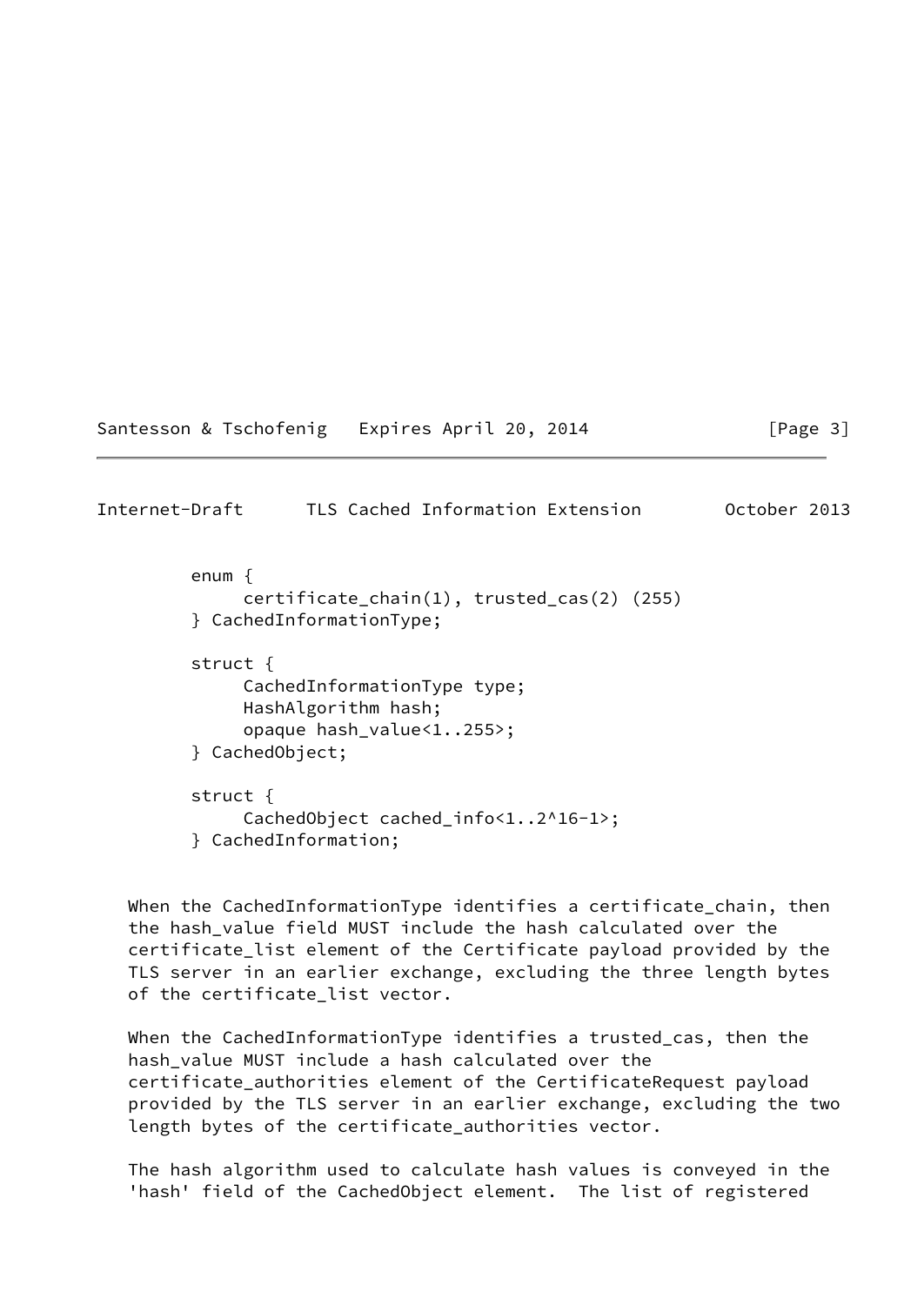hash algorithms can be found in the TLS HashAlgorithm Registry, which was created by [RFC 5246 \[RFC5246](https://datatracker.ietf.org/doc/pdf/rfc5246)]. The value zero (0) for 'none' is not an allowed choice for a hash algorithm and MUST NOT be used.

 This document establishes a registry for CachedInformationType types and additional values can be added following the policy described in [Section 7](#page-8-0).

<span id="page-4-0"></span>[4](#page-4-0). Exchange Specification

 Clients supporting this extension MAY include the "cached\_information" extension in the (extended) client hello, which MAY contain zero or more CachedObject attributes.

 A server supporting this extension MAY include the "cached information" extension in the (extended) server hello, which MAY contain one or more CachedObject attributes it supports. By returning the "cached\_information" extension the server indicates that it supports caching of each present CachedObject that matches

| Santesson & Tschofenig Expires April 20, 2014 |  |  | [Page 4] |
|-----------------------------------------------|--|--|----------|
|                                               |  |  |          |

<span id="page-4-1"></span>Internet-Draft TLS Cached Information Extension October 2013

 the specified hash value. The server MAY support other cached objects that are not present in the extension.

 Note: If clients make use of the Server Name Indication [\[RFC6066](https://datatracker.ietf.org/doc/pdf/rfc6066)] then clients may need to cache multiple data items for a single server since servers may host multiple 'virtual' servers at a single underlying network address.

 Following a successful exchange of the "cached\_information" extensions in the client and server hello, the server omits sending the corresponding handshake message. How information is omitted from the handshake message is defined per cached info type. Section  $4.1$ and [Section 4.2](#page-5-1) defines the syntax of the fingerprinted information.

 The handshake protocol MUST proceed using the information as if it was provided in the handshake protocol. The Finished message MUST be calculated over the actual data exchanged in the handshake protocol. That is, the Finished message will be calculated over the information that was omitted from transmission by means of its present hash in the client hello and not through its presence in the handshake exchange.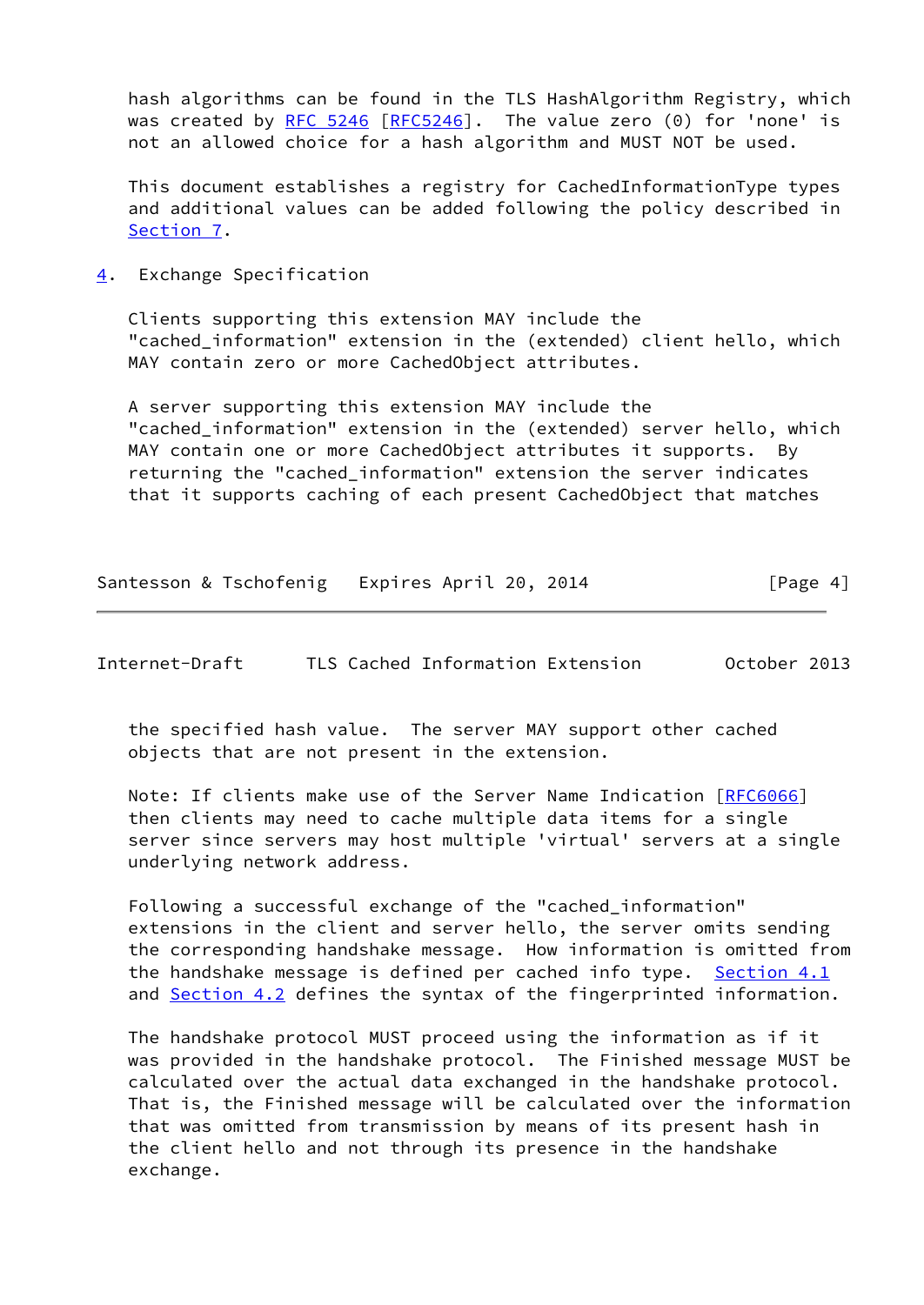The server MUST NOT include more than one fingerprint for a single information element, i.e., at maximum only one CachedObject structure per replaced information is provided.

<span id="page-5-0"></span>[4.1](#page-5-0). Omitting the Certificate Chain

When an object of type 'certificate chain' is provided in the client hello, the server MAY replace the sequence of certificates with an empty sequence with an actual length field of zero (=empty vector).

The original handshake message syntax is defined in [RFC 5246](https://datatracker.ietf.org/doc/pdf/rfc5246) [\[RFC5246](https://datatracker.ietf.org/doc/pdf/rfc5246)] and has the following structure:

```
 opaque ASN.1Cert<1..2^24-1>;
struct {
    ASN.1Cert certificate_list<0..2^24-1>;
} Certificate;
```
Note that  $[I-D.iett-tls-oob-pubkey]$  allows the certificate payload to contain only the SubjectPublicKeyInfo instead of the full information typically found in a certificate. Hence, when this specification is used in combination with [\[I-D.ietf-tls-oob-pubkey](#page-9-5)] and the negotiated certificate type is a raw public key then the TLS server omits

|  | Santesson & Tschofenig Expires April 20, 2014 | [Page 5] |
|--|-----------------------------------------------|----------|
|--|-----------------------------------------------|----------|

<span id="page-5-2"></span>Internet-Draft TLS Cached Information Extension October 2013

 sending a Certificate payload that contains an ASN.1Cert structure of the SubjectPublicKeyInfo.

<span id="page-5-1"></span>[4.2](#page-5-1). Omitting the Trusted CAs

 When a fingerprint for an object of type 'trusted\_cas' is provided in the client hello, the server MAY send a DistinguishedName in the Certificate Request message with an actual length field of zero (=empty vector).

The original handshake message syntax is defined in [RFC 5246](https://datatracker.ietf.org/doc/pdf/rfc5246) [\[RFC5246](https://datatracker.ietf.org/doc/pdf/rfc5246)] and has the following structure:

opaque DistinguishedName<1..2^16-1>;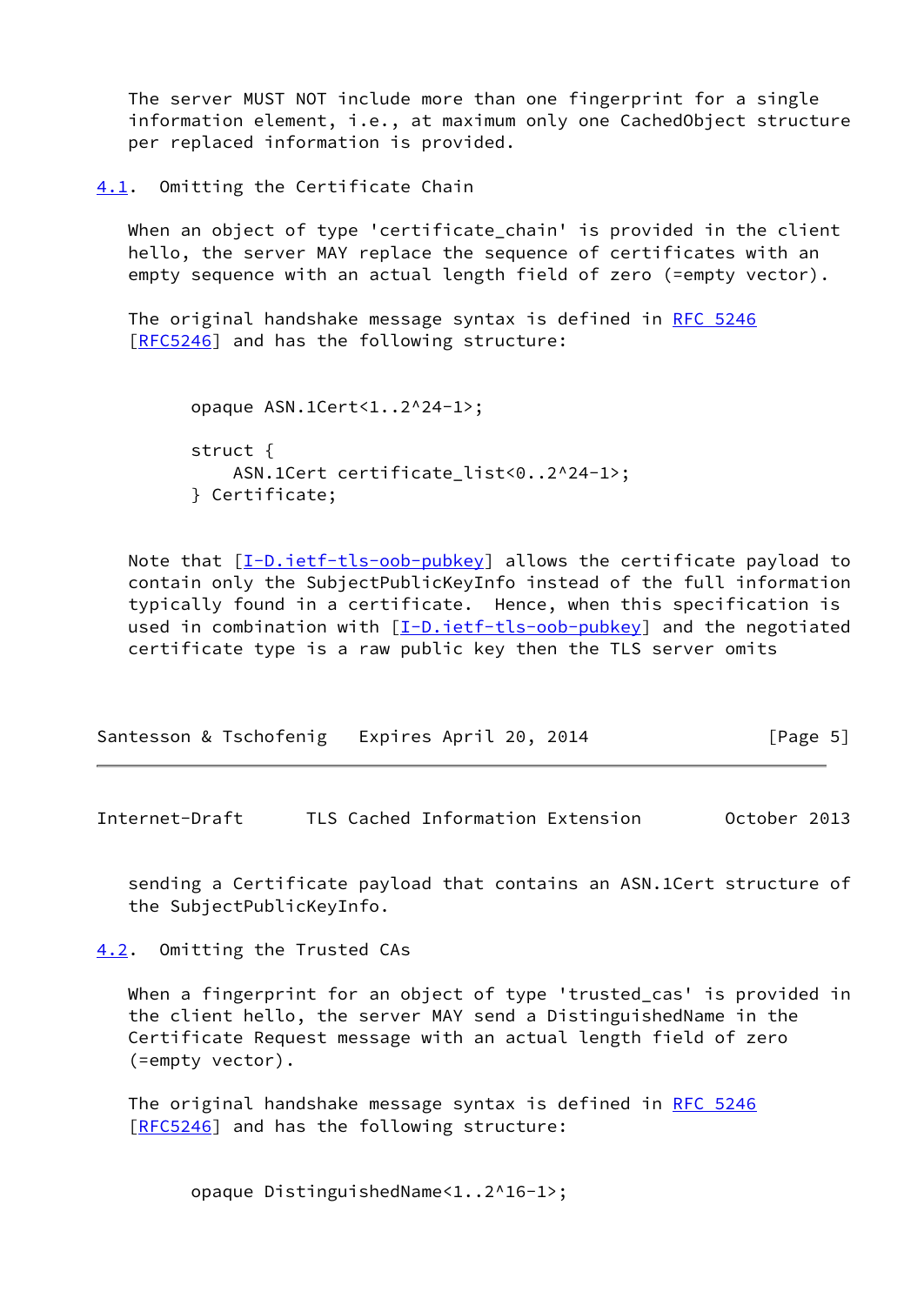struct {

- ClientCertificateType certificate\_types<1..2^8-1>; SignatureAndHashAlgorithm
	- supported signature algorithms<2^16-1>;
- DistinguishedName certificate authorities<0..2^16-1>;
- } CertificateRequest;

## <span id="page-6-0"></span>[5](#page-6-0). Example

 Figure 1 illustrates an example exchange using the TLS cached info extension. In the normal TLS handshake exchange shown in flow (A) the TLS server provides its certificate in the Certificate payload to the client, see step [1]. This allows the client to store the certificate for future use. After some time the TLS client again interacts with the same TLS server and makes use of the TLS cached info extension, as shown in flow (B). The TLS client indicates support for this specification via the cached information extension, see [2], and indicates that it has stored the certificate chain from the earlier exchange. With [3] the TLS server indicates that it also supports this specification and informs the client that it also supports caching of other objects beyond the 'certificate\_chain', namely 'trusted\_cas' (also defined in this document), and the 'foo bar' extension (i.e., an imaginary extension that yet needs to be defined). With [4] the TLS server omits sending the certificate chain, as described in **[Section 4.1](#page-5-0)**.

(A) Initial (full) Exchange

client hello ->

<- server\_hello,

| Santesson & Tschofenig Expires April 20, 2014 |  |  |  | [Page 6] |  |
|-----------------------------------------------|--|--|--|----------|--|
|-----------------------------------------------|--|--|--|----------|--|

<span id="page-6-1"></span>

| Internet-Draft                                          | TLS Cached Information Extension                                   | October 2013 |
|---------------------------------------------------------|--------------------------------------------------------------------|--------------|
|                                                         | certificate, $// [1]$<br>server_key_exchange,<br>server hello done |              |
| client_key_exchange,<br>change_cipher_spec,<br>finished | ->                                                                 |              |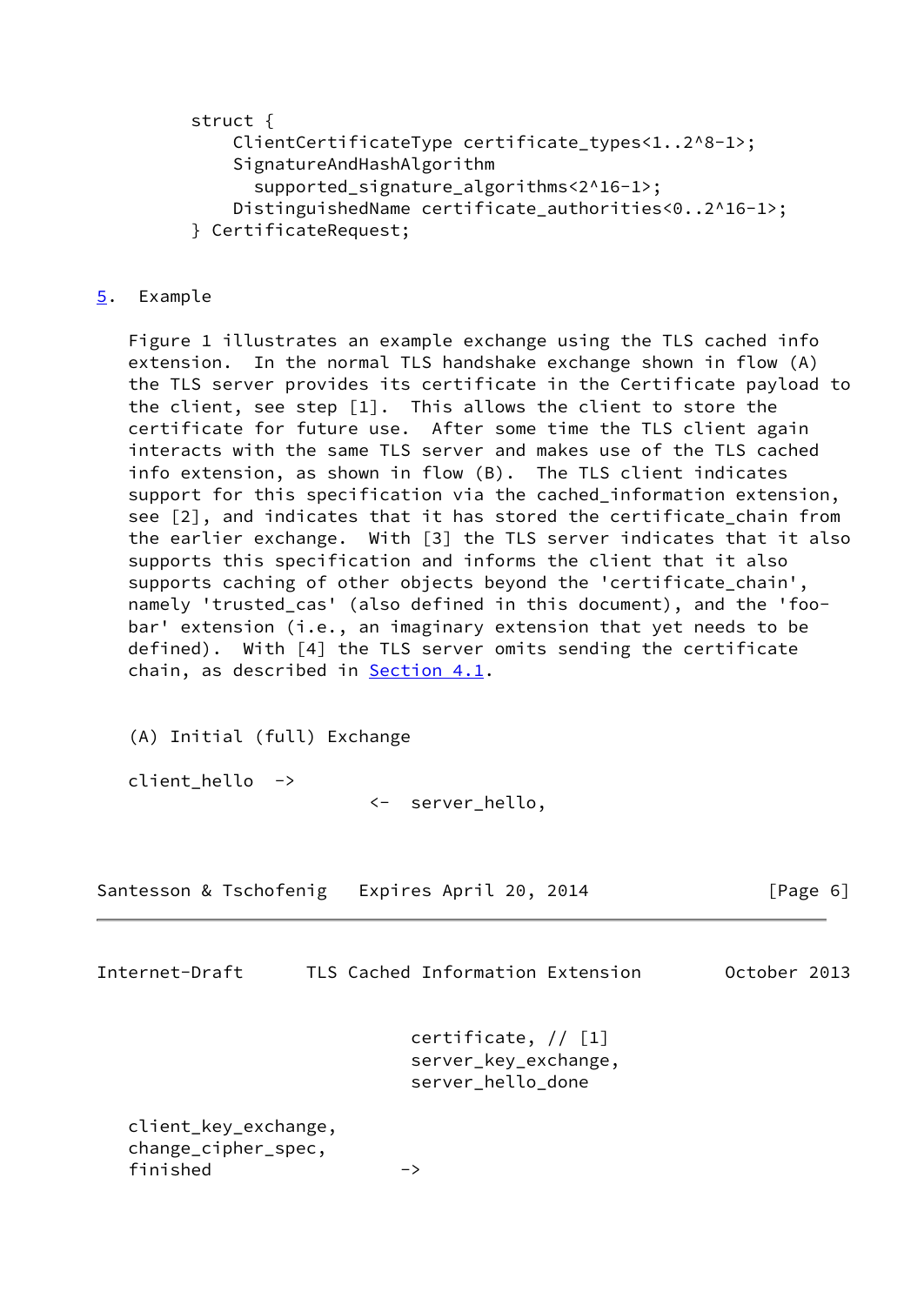<- change\_cipher\_spec, finished Application Data <-------> Application Data (B) TLS Cached Extension Usage client\_hello, cached\_information=(certificate\_chain)  $\rightarrow$  // [2] <- server\_hello, cached\_information= // [3] (certificate\_chain, trusted\_cas, foo-bar) certificate, // [4] server\_key\_exchange, server\_hello\_done client\_key\_exchange, change\_cipher\_spec, finished -> <- change\_cipher\_spec, finished Application Data <-------> Application Data Figure 1: Example Message Exchange

<span id="page-7-0"></span>[6](#page-7-0). Security Considerations

Santesson & Tschofenig Expires April 20, 2014 [Page 7]

<span id="page-7-1"></span>Internet-Draft TLS Cached Information Extension October 2013

This specification defines a mechanism to reference stored state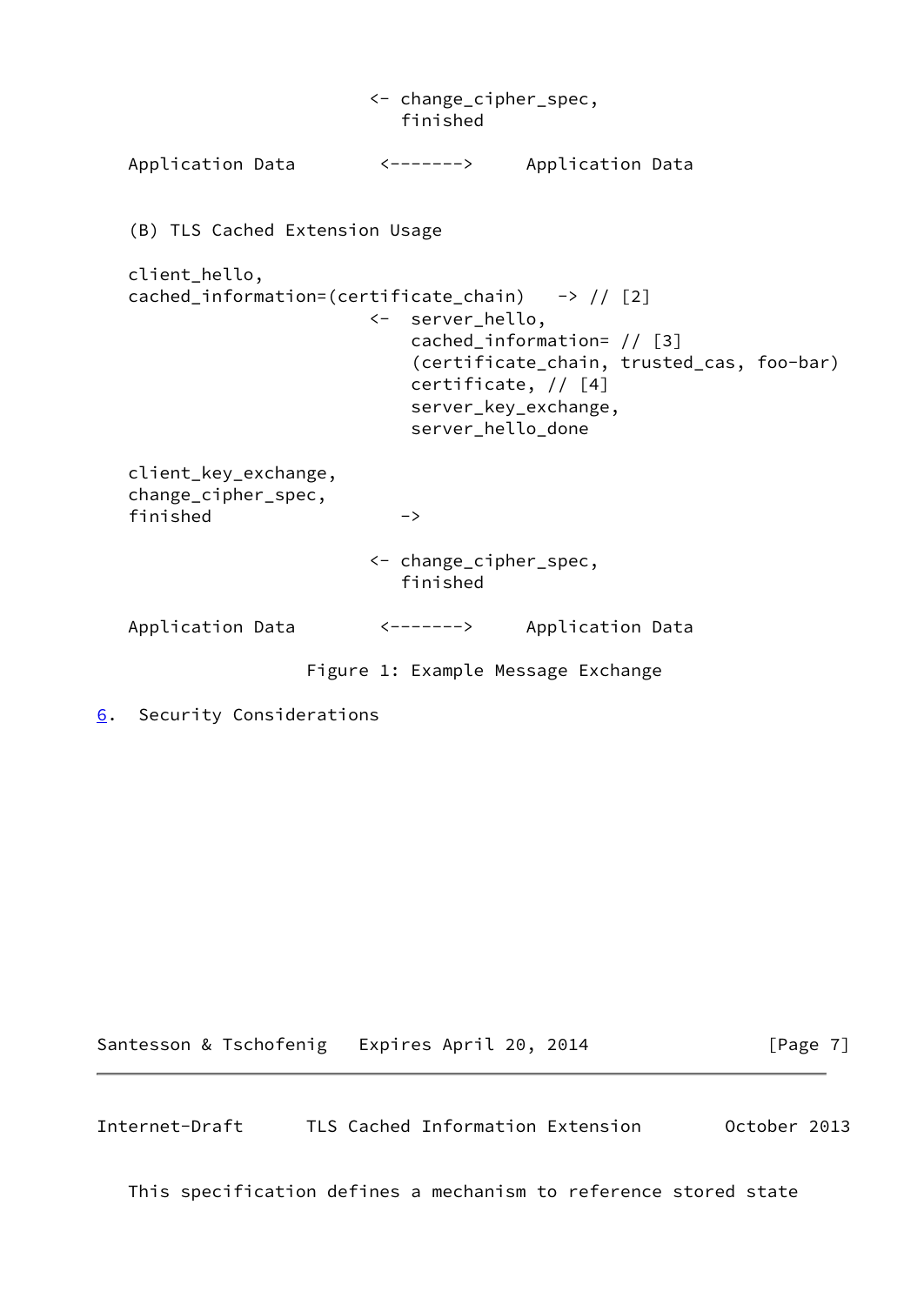using a fingerprint. Sending a fingerprint of cached information in an unencrypted handshake, as the client and server hello is, may allow an attacker or observer to correlate independent TLS exchanges. While some information elements used in this specification, such as server certificates, are public objects and usually not sensitive in this regard, others may be. Those who implement and deploy this specification should therefore make an informed decision whether the cached information is inline with their security and privacy goals. In case of concerns, it is advised to avoid sending the fingerprint of the data objects in clear.

 The hash algorithm used in this specification is required to have reasonable random properties in order to provide reasonably unique identifiers. There is no requirement that this hash algorithm must have strong collision resistance.

- <span id="page-8-0"></span>[7](#page-8-0). IANA Considerations
- <span id="page-8-1"></span>[7.1](#page-8-1). New Entry to the TLS ExtensionType Registry

 IANA is requested to add an entry to the existing TLS ExtensionType registry, defined in [RFC 5246](https://datatracker.ietf.org/doc/pdf/rfc5246) [[RFC5246](https://datatracker.ietf.org/doc/pdf/rfc5246)], for cached\_information(TBD) defined in this document.

<span id="page-8-2"></span>[7.2](#page-8-2). New Registry for CachedInformationType

 IANA is requested to establish a registry for TLS CachedInformationType values. The first entries in the registry are

- o certificate\_chain(1)
- o trusted\_cas(2)

 The policy for adding new values to this registry, following the terminology defined in [RFC 5226 \[RFC5226](https://datatracker.ietf.org/doc/pdf/rfc5226)], is as follows:

o 0-63 (decimal): Standards Action

- o 64-223 (decimal): Specification Required
- o 224-255 (decimal): reserved for Private Use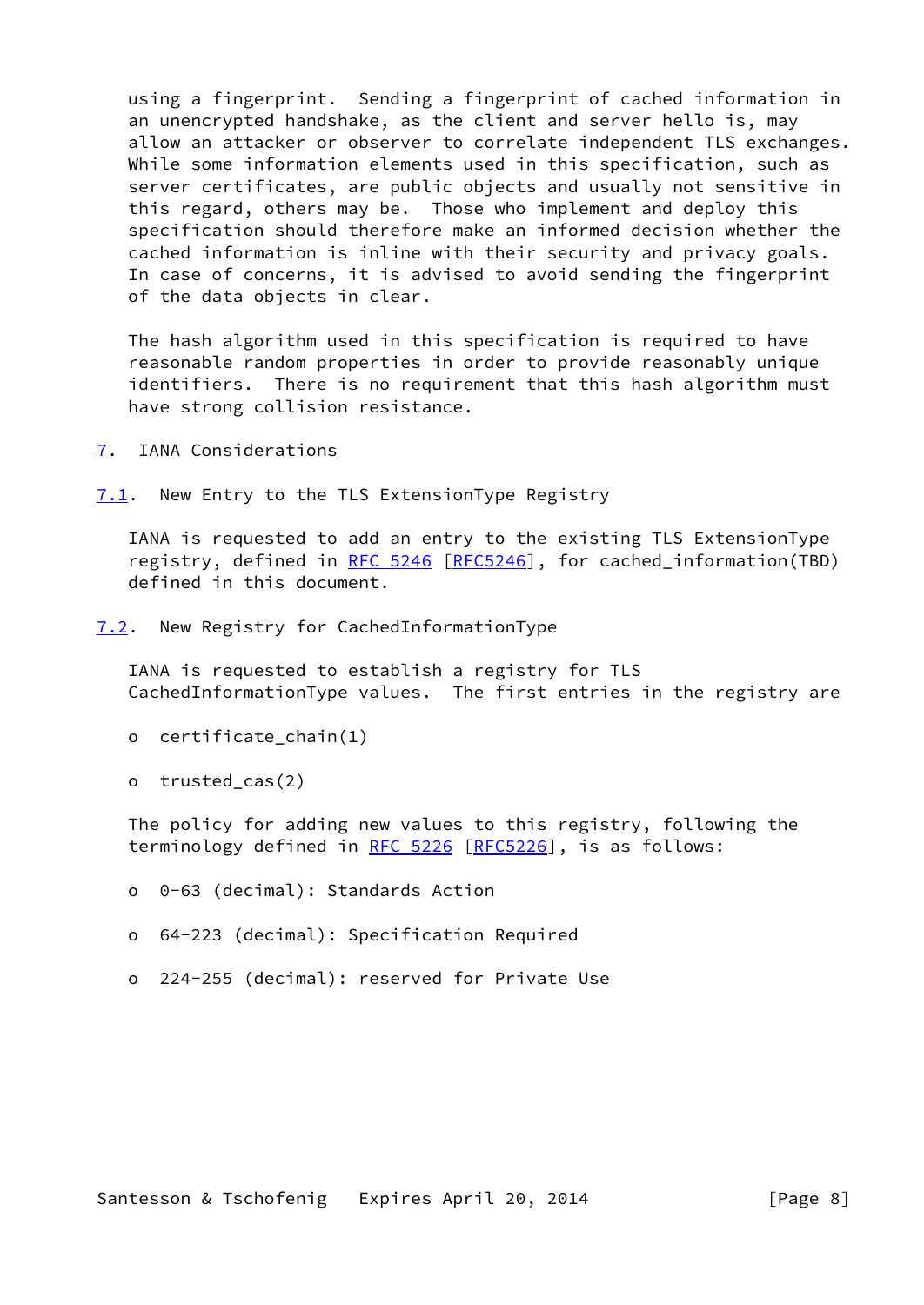<span id="page-9-1"></span>Internet-Draft TLS Cached Information Extension October 2013

<span id="page-9-0"></span>[8](#page-9-0). Acknowledgments

We would like to thank the following persons for your detailed document reviews:

- o Paul Wouters and Nikos Mavrogiannopoulos (December 2011)
- o Rob Stradling (February 2012)
- o Ondrej Mikle (in March 2012)

 Additionally, we would like to thank the TLS working group chairs, Eric Rescorla and Joe Salowey, as well as the security area directors, Sean Turner and Stephen Farrell, for their feedback and support.

- <span id="page-9-2"></span>[9](#page-9-2). References
- <span id="page-9-3"></span>[9.1](#page-9-3). Normative References
	- [RFC2119] Bradner, S., "Key words for use in RFCs to Indicate Requirement Levels", [BCP 14](https://datatracker.ietf.org/doc/pdf/bcp14), [RFC 2119](https://datatracker.ietf.org/doc/pdf/rfc2119), March 1997.
	- [RFC3874] Housley, R., "A 224-bit One-way Hash Function: SHA-224", [RFC 3874,](https://datatracker.ietf.org/doc/pdf/rfc3874) September 2004.
	- [RFC5246] Dierks, T. and E. Rescorla, "The Transport Layer Security (TLS) Protocol Version 1.2", [RFC 5246](https://datatracker.ietf.org/doc/pdf/rfc5246), August 2008.
	- [RFC6066] Eastlake, D., "Transport Layer Security (TLS) Extensions: Extension Definitions", [RFC 6066,](https://datatracker.ietf.org/doc/pdf/rfc6066) January 2011.

<span id="page-9-4"></span>[9.2](#page-9-4). Informative References

<span id="page-9-5"></span>[I-D.ietf-tls-oob-pubkey]

 Wouters, P., Tschofenig, H., Gilmore, J., Weiler, S., and T. Kivinen, "Out-of-Band Public Key Validation for Transport Layer Security (TLS)", [draft-ietf-tls-oob](https://datatracker.ietf.org/doc/pdf/draft-ietf-tls-oob-pubkey-09) [pubkey-09](https://datatracker.ietf.org/doc/pdf/draft-ietf-tls-oob-pubkey-09) (work in progress), July 2013.

- [RFC5226] Narten, T. and H. Alvestrand, "Guidelines for Writing an IANA Considerations Section in RFCs", [BCP 26](https://datatracker.ietf.org/doc/pdf/bcp26), [RFC 5226](https://datatracker.ietf.org/doc/pdf/rfc5226), May 2008.
- [RFC6574] Tschofenig, H. and J. Arkko, "Report from the Smart Object Workshop", [RFC 6574](https://datatracker.ietf.org/doc/pdf/rfc6574), April 2012.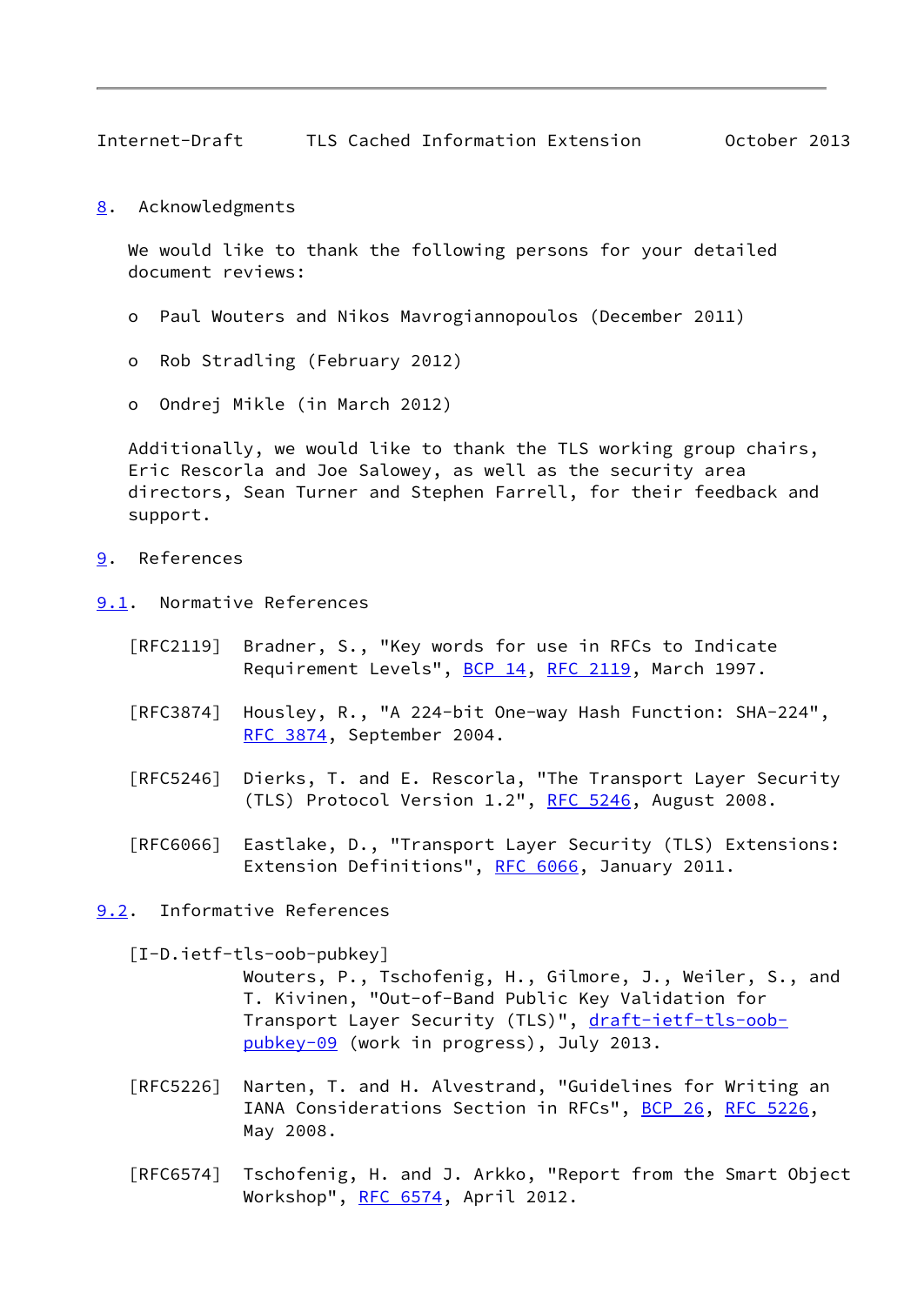### <span id="page-10-0"></span>Internet-Draft TLS Cached Information Extension October 2013

Authors' Addresses

 Stefan Santesson 3xA Security AB Scheelev. 17 Lund 223 70 Sweden

Email: sts@aaa-sec.com

 Hannes Tschofenig Nokia Solutions and Networks Linnoitustie 6 Espoo 02600 Finland

 Phone: +358 (50) 4871445 Email: Hannes.Tschofenig@gmx.net URI: <http://www.tschofenig.priv.at>